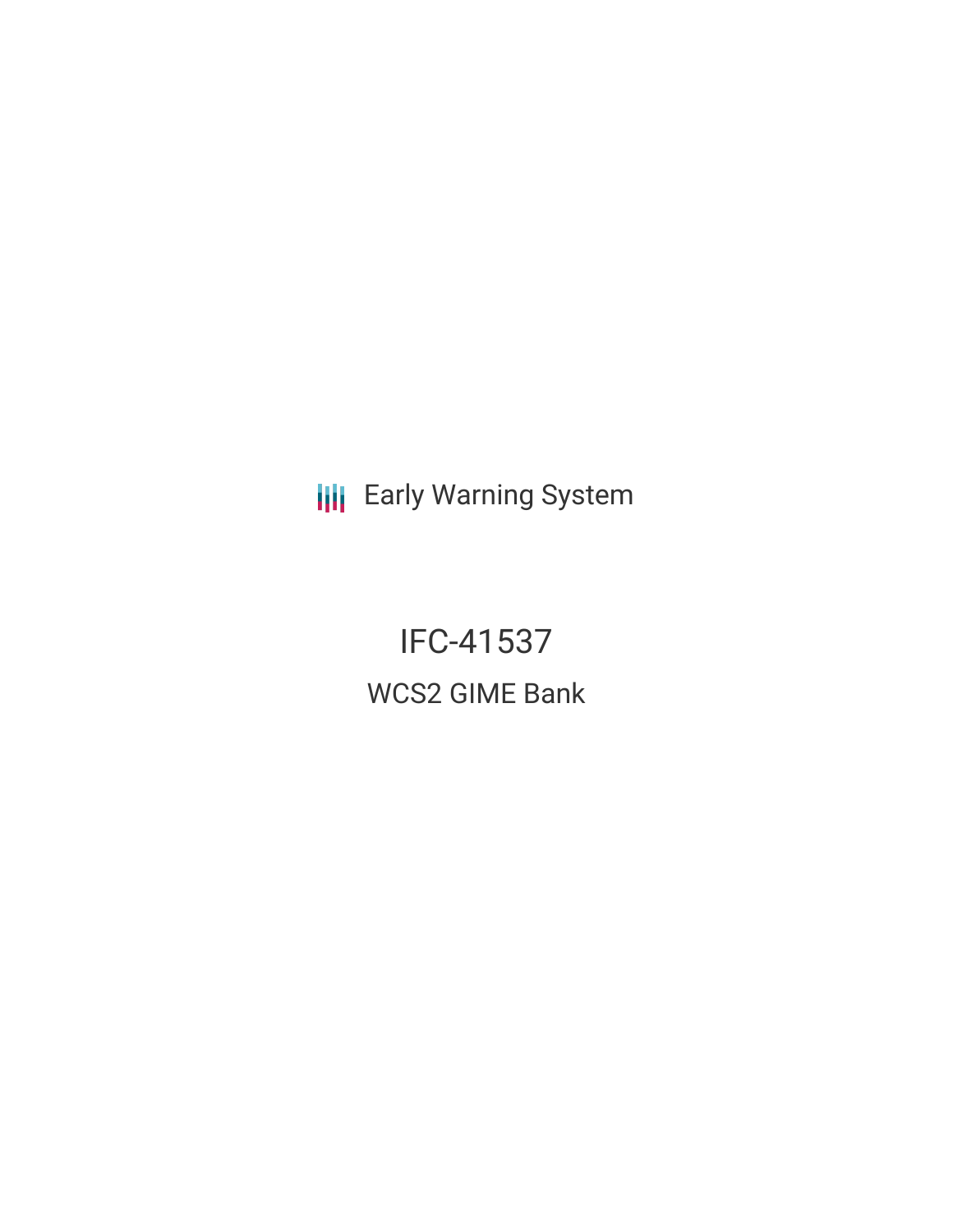# **Quick Facts**

| <b>Countries</b>               | Nepal                                   |
|--------------------------------|-----------------------------------------|
| <b>Financial Institutions</b>  | International Finance Corporation (IFC) |
| <b>Status</b>                  | Proposed                                |
| <b>Bank Risk Rating</b>        | U                                       |
| <b>Voting Date</b>             | 2018-06-19                              |
| <b>Borrower</b>                | <b>GLOBAL IME BANK LIMITED.</b>         |
| <b>Sectors</b>                 | Finance                                 |
| <b>Ring Fence</b>              | Small & Medium Enterprises              |
| <b>Investment Type(s)</b>      | Loan                                    |
| <b>Investment Amount (USD)</b> | \$20.00 million                         |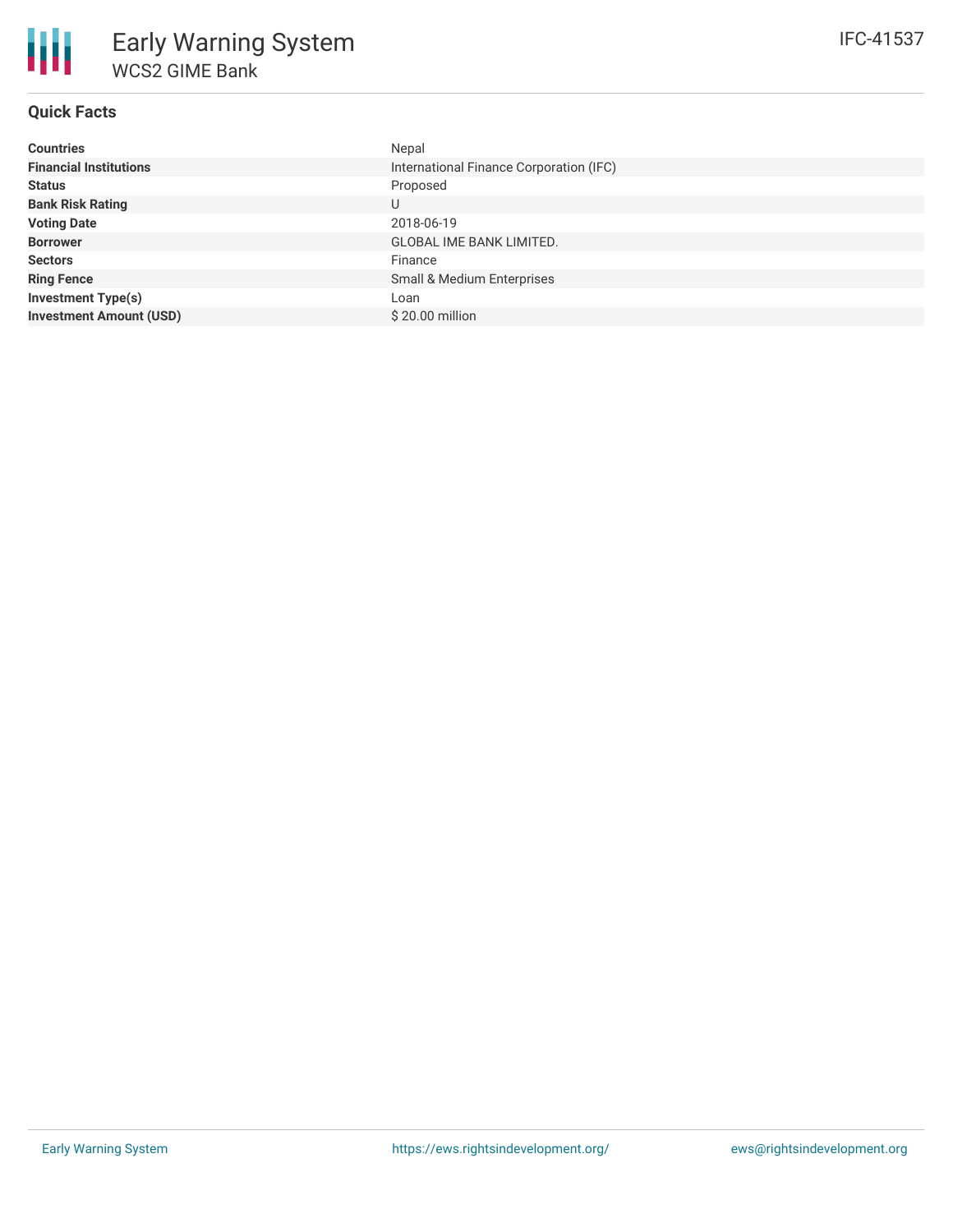

# **Project Description**

The project will provide funding to Global IME Bank Ltd in Nepal. The funding, through Global IME Bank Limited, will support the entities primarily, but not limited to Small and Medium Enterprises engaged in tourism, agriculture, micro finance and small & cottage industry sectors.

The objective of the funding is to increase access to financing for tourism, agriculture, micro finance and small & cottage industry sectors in Nepal, a sector which is financially deprived due to the low supply of credit.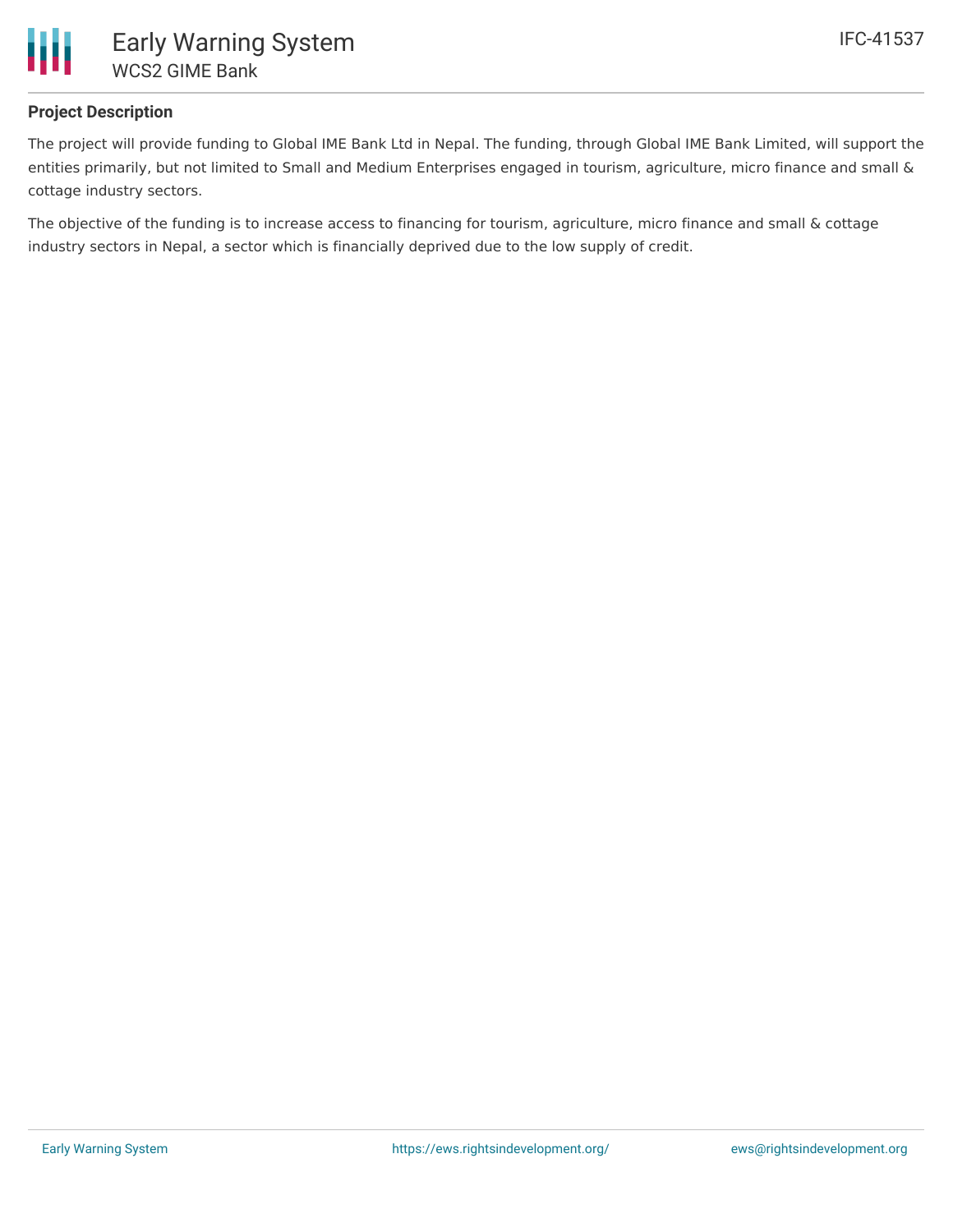## **Investment Description**

• International Finance Corporation (IFC)

#### **Financial Intermediary**

Financial Intermediary: A commercial bank or financial institution that receives funds from a development bank. A financial intermediary then lends these funds to their clients (private actors) in the form of loans, bonds, guarantees and equity shares. Financial intermediaries include insurance, pension and equity funds. The direct financial relationship is between the development bank and the financial intermediary.

GLOBAL IME BANK [LIMITED.](file:///actor/4035/) (Financial Intermediary) **is owned by** [Global](file:///actor/4040/) IME Bank (Parent Company)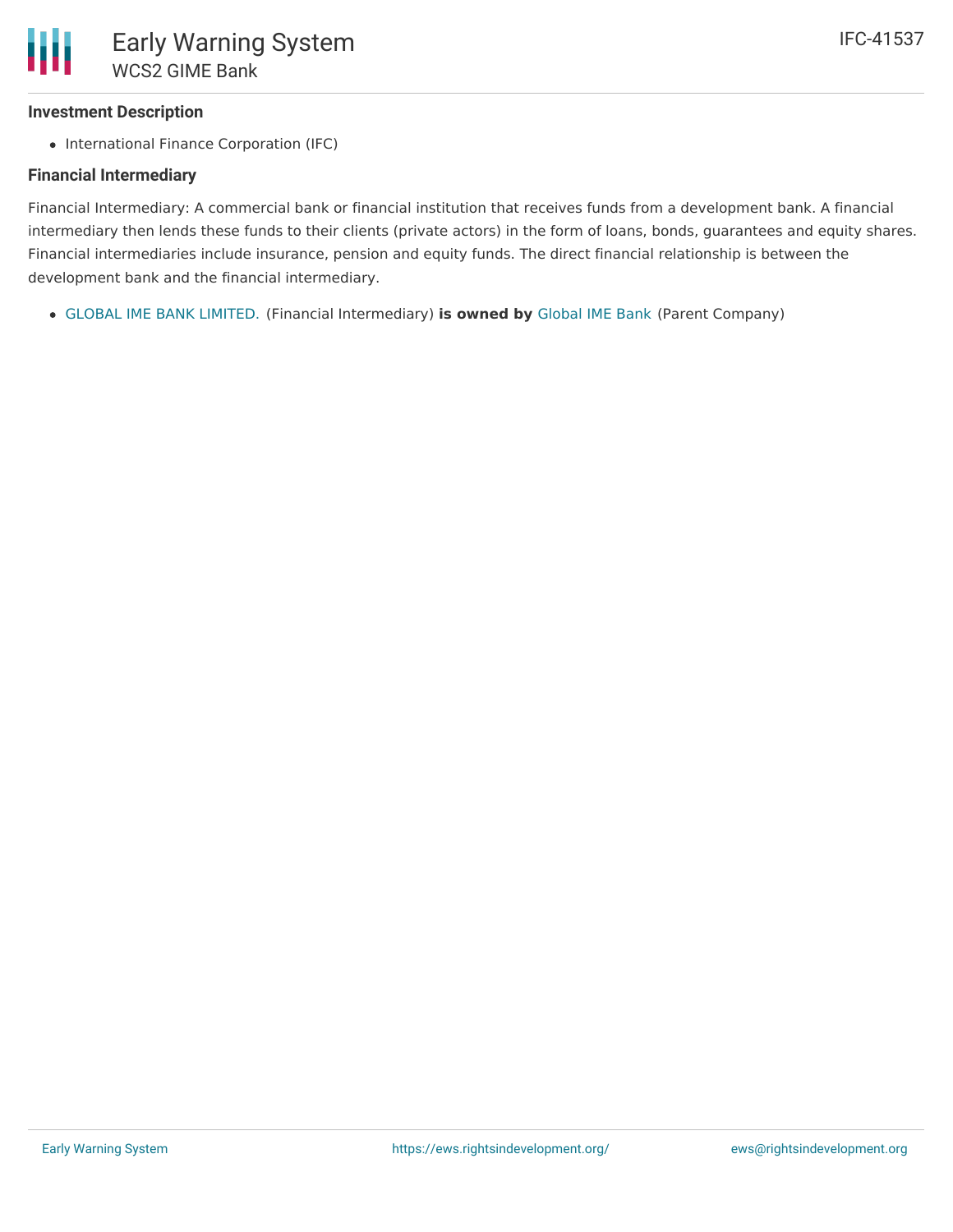# **Private Actor Relationship**

There is often limited information publicly available about what development banks are funding through financial intermediaries. In 2021, the Early Warning System partnered with Oxfam International to incorporate information on high-risk projects being funded by financial intermediaries receiving funding from the International Finance Corporation (IFC) and the Dutch Development Bank (FMO).

The information listed below describes the relationship between the different private actors linked to high-risk sectors and subprojects of IFC and FMO's financial intermediary investments and/or the financial intermediary's parent companies made from 2017 through 2020, including any associated ring fences.

The database, however, does not explicitly or implicitly imply that IFC or FMO have material exposure to or are contractually or legally accountable to the sub-projects financed by their financial intermediaries or the financial intermediary's parent companies. It only shows a seemingly financial relationship among the different private actors, the financial intermediaries, and IFC or FMO.

# **Private Actors Description**

Global IME Bank Limited provides commercial banking services in Nepal. It offers saving, fixed, and current deposit products; and loans and advances, such as consumer/personal, small business, small and medium enterprises, and corporate loans.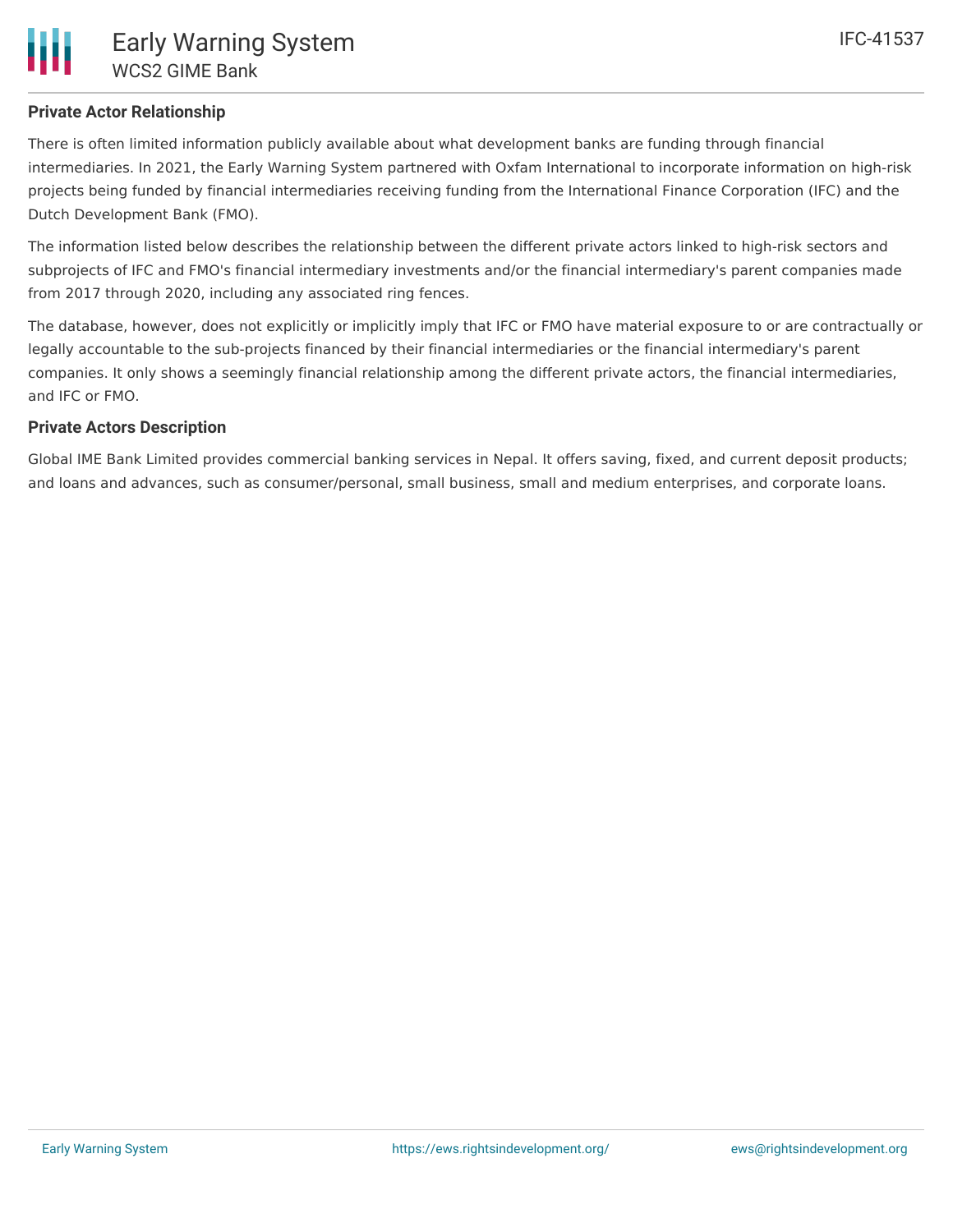

# 冊 Early Warning System WCS2 GIME Bank

| <b>Private Actor 1</b>   | <b>Private Actor</b><br>' Role | <b>Private Actor</b><br>Sector | <b>Relation</b>          | <b>Private Actor 2</b>         | <b>Private Actor</b><br>2 Role | <b>Private Actor</b><br>2 Sector |  |
|--------------------------|--------------------------------|--------------------------------|--------------------------|--------------------------------|--------------------------------|----------------------------------|--|
| $\overline{\phantom{0}}$ | $\overline{\phantom{a}}$       | $\overline{\phantom{0}}$       | $\overline{\phantom{0}}$ | <b>Global IME Bank Limited</b> | Client                         | $\overline{\phantom{0}}$         |  |